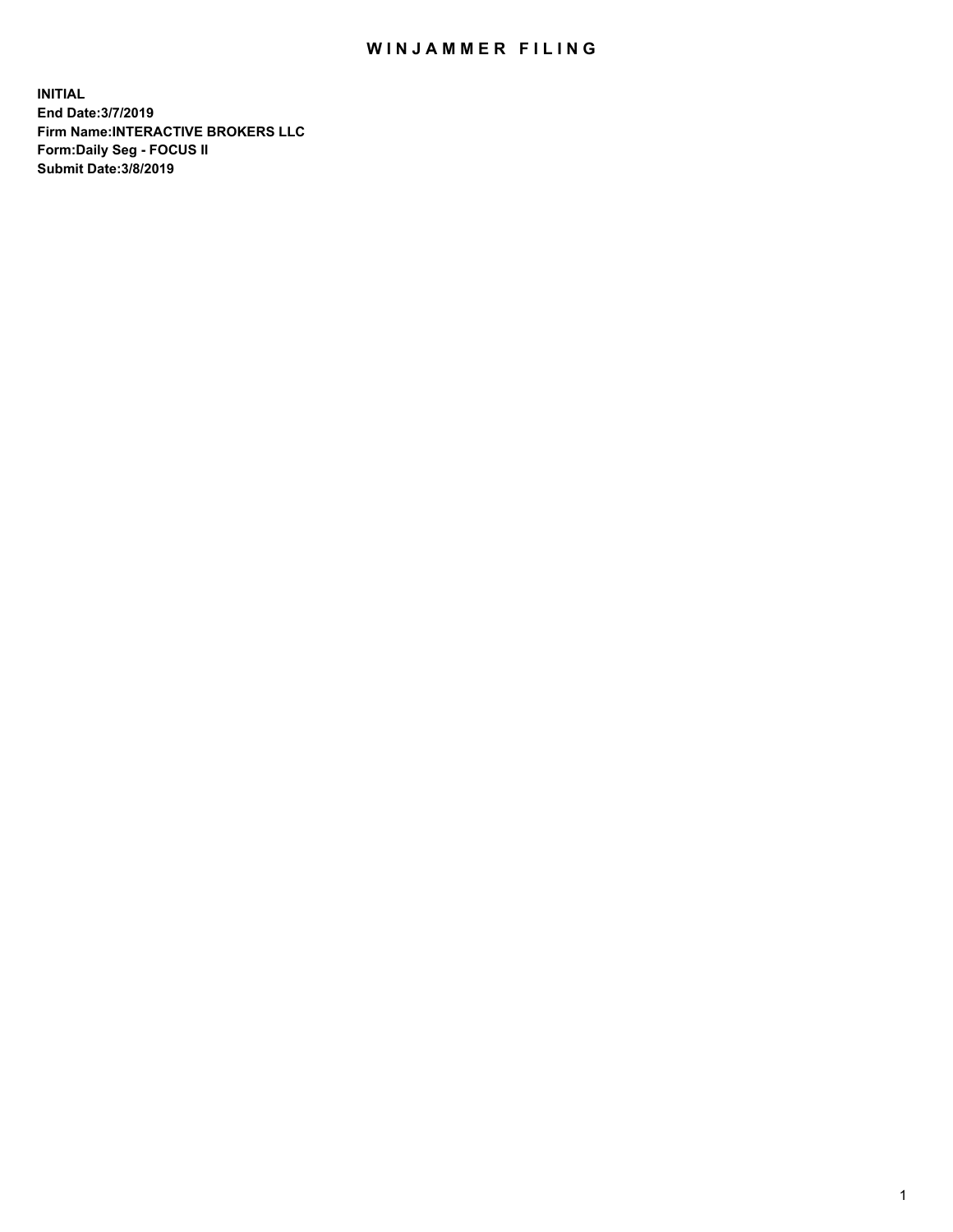**INITIAL End Date:3/7/2019 Firm Name:INTERACTIVE BROKERS LLC Form:Daily Seg - FOCUS II Submit Date:3/8/2019 Daily Segregation - Cover Page**

| Name of Company                                                                                                                                                                                                                                                                                                                | <b>INTERACTIVE BROKERS LLC</b>                                                      |
|--------------------------------------------------------------------------------------------------------------------------------------------------------------------------------------------------------------------------------------------------------------------------------------------------------------------------------|-------------------------------------------------------------------------------------|
| <b>Contact Name</b>                                                                                                                                                                                                                                                                                                            | James Menicucci                                                                     |
| <b>Contact Phone Number</b>                                                                                                                                                                                                                                                                                                    | 203-618-8085                                                                        |
| <b>Contact Email Address</b>                                                                                                                                                                                                                                                                                                   | jmenicucci@interactivebrokers.c<br>om                                               |
| FCM's Customer Segregated Funds Residual Interest Target (choose one):<br>a. Minimum dollar amount: ; or<br>b. Minimum percentage of customer segregated funds required:% ; or<br>c. Dollar amount range between: and; or<br>d. Percentage range of customer segregated funds required between:% and%.                         | $\overline{\mathbf{0}}$<br>$\overline{\mathbf{0}}$<br>155,000,000 245,000,000<br>00 |
| FCM's Customer Secured Amount Funds Residual Interest Target (choose one):<br>a. Minimum dollar amount: ; or<br>b. Minimum percentage of customer secured funds required:% ; or<br>c. Dollar amount range between: and; or<br>d. Percentage range of customer secured funds required between:% and%.                           | $\overline{\mathbf{0}}$<br>$\pmb{0}$<br>80,000,000 120,000,000<br>00                |
| FCM's Cleared Swaps Customer Collateral Residual Interest Target (choose one):<br>a. Minimum dollar amount: ; or<br>b. Minimum percentage of cleared swaps customer collateral required:% ; or<br>c. Dollar amount range between: and; or<br>d. Percentage range of cleared swaps customer collateral required between:% and%. | $\overline{\mathbf{0}}$<br>$\underline{\mathbf{0}}$<br>0 <sub>0</sub><br>00         |

Attach supporting documents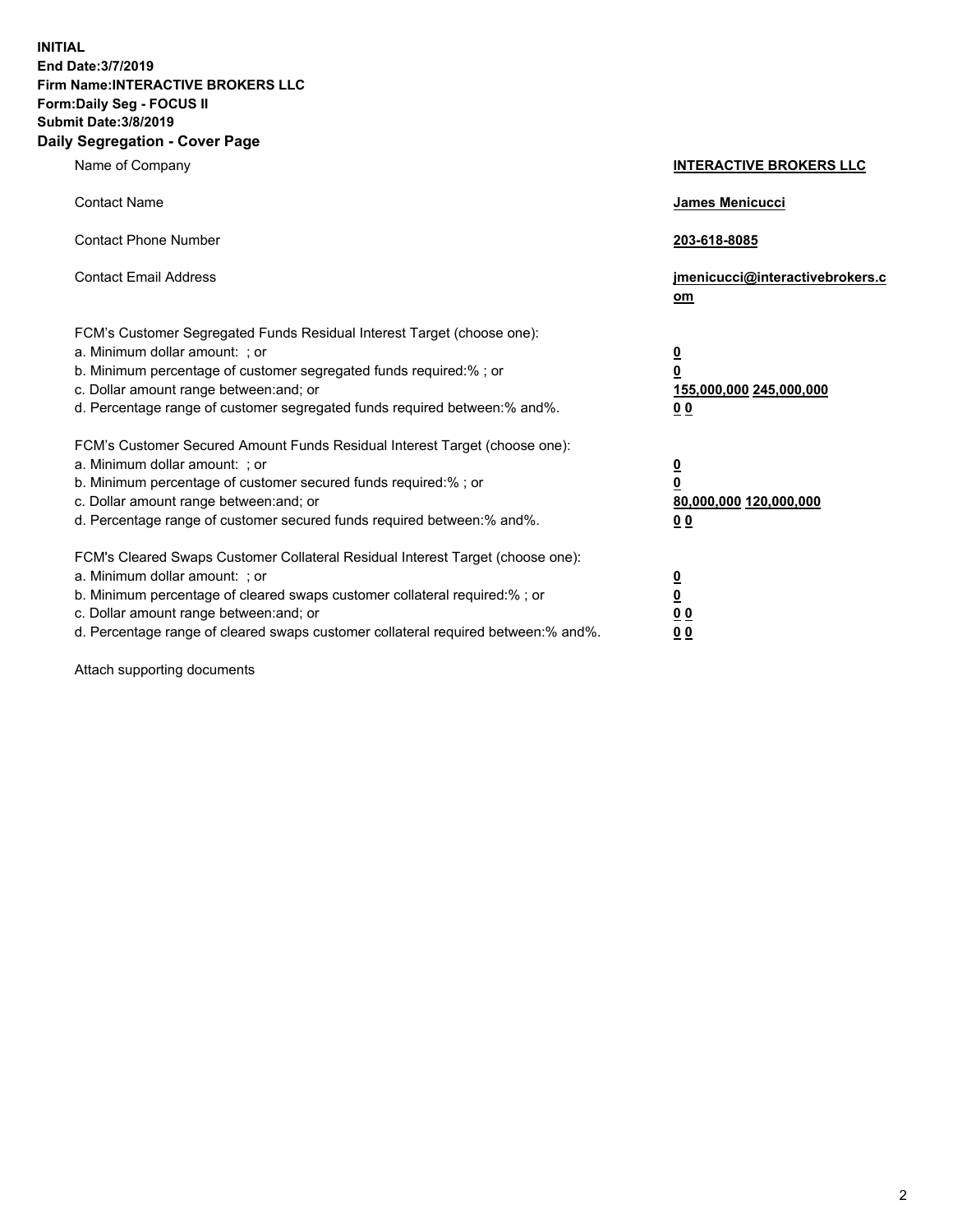## **INITIAL End Date:3/7/2019 Firm Name:INTERACTIVE BROKERS LLC Form:Daily Seg - FOCUS II Submit Date:3/8/2019 Daily Segregation - Secured Amounts**

|     | Dany Ocgi cyation - Occurea Aniounts                                                                       |                                   |
|-----|------------------------------------------------------------------------------------------------------------|-----------------------------------|
|     | Foreign Futures and Foreign Options Secured Amounts                                                        |                                   |
|     | Amount required to be set aside pursuant to law, rule or regulation of a foreign                           | $0$ [7305]                        |
|     | government or a rule of a self-regulatory organization authorized thereunder                               |                                   |
| 1.  | Net ledger balance - Foreign Futures and Foreign Option Trading - All Customers                            |                                   |
|     | A. Cash                                                                                                    | 444,565,259 [7315]                |
|     | B. Securities (at market)                                                                                  | $0$ [7317]                        |
| 2.  | Net unrealized profit (loss) in open futures contracts traded on a foreign board of trade                  | 670,040 [7325]                    |
| 3.  | Exchange traded options                                                                                    |                                   |
|     | a. Market value of open option contracts purchased on a foreign board of trade                             | 78,239 [7335]                     |
|     | b. Market value of open contracts granted (sold) on a foreign board of trade                               | $-30,467$ [7337]                  |
| 4.  | Net equity (deficit) (add lines 1. 2. and 3.)                                                              | 445,283,071 [7345]                |
| 5.  | Account liquidating to a deficit and account with a debit balances - gross amount                          | 11,651 [7351]                     |
|     | Less: amount offset by customer owned securities                                                           | 0 [7352] 11,651 [7354]            |
| 6.  | Amount required to be set aside as the secured amount - Net Liquidating Equity                             | 445,294,722 [7355]                |
|     | Method (add lines 4 and 5)                                                                                 |                                   |
| 7.  | Greater of amount required to be set aside pursuant to foreign jurisdiction (above) or line                | 445,294,722 [7360]                |
|     | 6.                                                                                                         |                                   |
|     | FUNDS DEPOSITED IN SEPARATE REGULATION 30.7 ACCOUNTS                                                       |                                   |
| 1.  | Cash in banks                                                                                              |                                   |
|     | A. Banks located in the United States                                                                      | 57,593,113 [7500]                 |
|     | B. Other banks qualified under Regulation 30.7                                                             | 0 [7520] 57,593,113 [7530]        |
| 2.  | Securities                                                                                                 |                                   |
|     | A. In safekeeping with banks located in the United States                                                  | 411,764,932 [7540]                |
|     | B. In safekeeping with other banks qualified under Regulation 30.7                                         | 0 [7560] 411,764,932 [7570]       |
| 3.  | Equities with registered futures commission merchants                                                      |                                   |
|     | A. Cash                                                                                                    | $0$ [7580]                        |
|     | <b>B.</b> Securities                                                                                       | $0$ [7590]                        |
|     | C. Unrealized gain (loss) on open futures contracts                                                        | $0$ [7600]                        |
|     | D. Value of long option contracts                                                                          | $0$ [7610]                        |
|     | E. Value of short option contracts                                                                         | 0 [7615] 0 [7620]                 |
| 4.  | Amounts held by clearing organizations of foreign boards of trade                                          |                                   |
|     | A. Cash                                                                                                    | $0$ [7640]                        |
|     | <b>B.</b> Securities                                                                                       | $0$ [7650]                        |
|     | C. Amount due to (from) clearing organization - daily variation                                            | $0$ [7660]                        |
|     | D. Value of long option contracts                                                                          | $0$ [7670]                        |
|     | E. Value of short option contracts                                                                         | 0 [7675] 0 [7680]                 |
| 5.  | Amounts held by members of foreign boards of trade                                                         |                                   |
|     | A. Cash                                                                                                    | 102,578,321 [7700]                |
|     | <b>B.</b> Securities                                                                                       | $0$ [7710]                        |
|     | C. Unrealized gain (loss) on open futures contracts                                                        | -941,743 [7720]                   |
|     | D. Value of long option contracts                                                                          | 78,239 [7730]                     |
|     | E. Value of short option contracts                                                                         | -30,467 [7735] 101,684,350 [7740] |
| 6.  | Amounts with other depositories designated by a foreign board of trade                                     | 0 [7760]                          |
| 7.  | Segregated funds on hand                                                                                   | $0$ [7765]                        |
| 8.  | Total funds in separate section 30.7 accounts                                                              | 571,042,395 [7770]                |
| 9.  | Excess (deficiency) Set Aside for Secured Amount (subtract line 7 Secured Statement<br>Page 1 from Line 8) | 125,747,673 [7380]                |
| 10. | Management Target Amount for Excess funds in separate section 30.7 accounts                                | 80,000,000 [7780]                 |
| 11. | Excess (deficiency) funds in separate 30.7 accounts over (under) Management Target                         | 45,747,673 [7785]                 |
|     |                                                                                                            |                                   |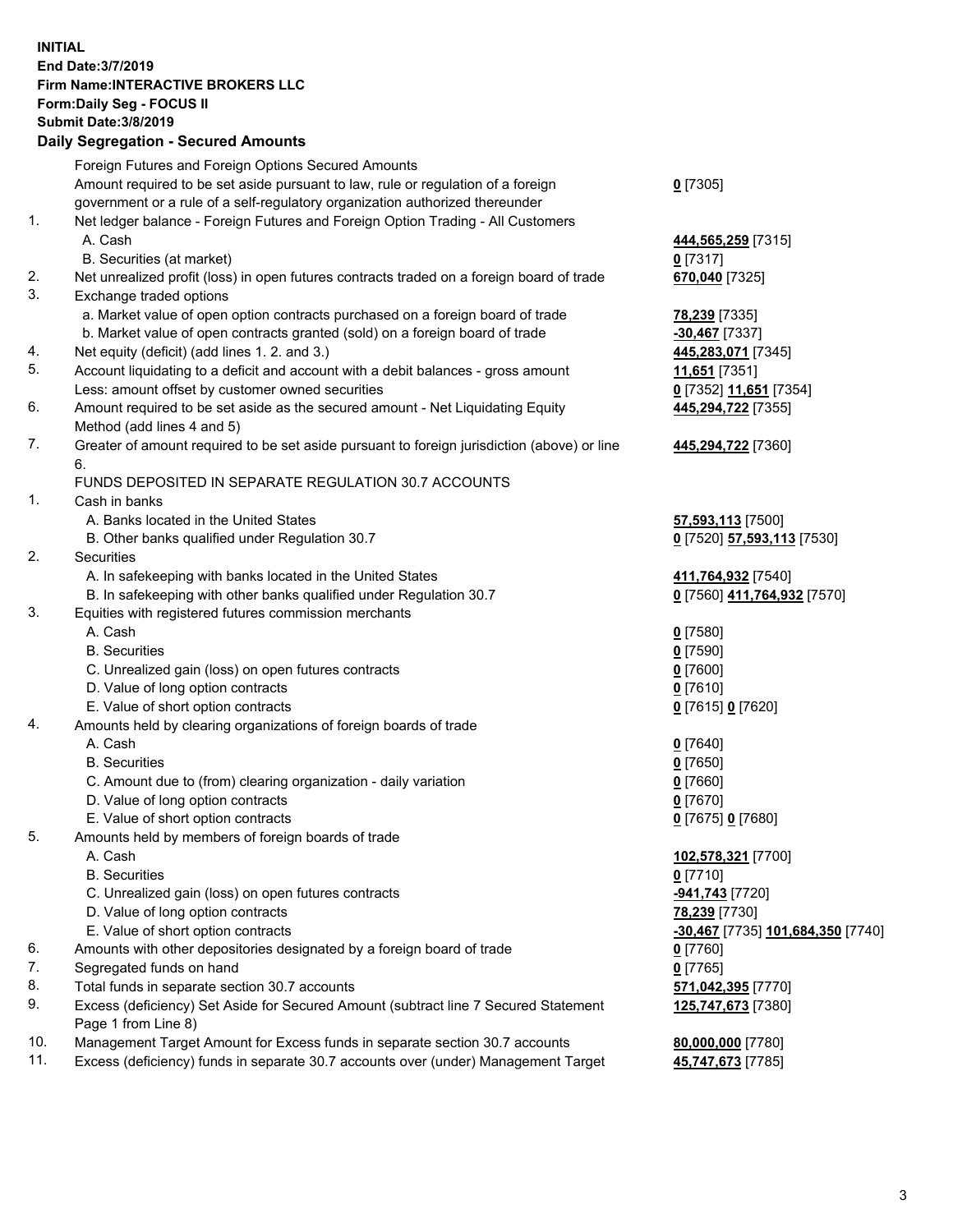**INITIAL End Date:3/7/2019 Firm Name:INTERACTIVE BROKERS LLC Form:Daily Seg - FOCUS II Submit Date:3/8/2019 Daily Segregation - Segregation Statement** SEGREGATION REQUIREMENTS(Section 4d(2) of the CEAct) 1. Net ledger balance A. Cash **3,893,413,673** [7010] B. Securities (at market) **0** [7020] 2. Net unrealized profit (loss) in open futures contracts traded on a contract market **-87,183,897** [7030] 3. Exchange traded options A. Add market value of open option contracts purchased on a contract market **117,032,605** [7032] B. Deduct market value of open option contracts granted (sold) on a contract market **-182,621,686** [7033] 4. Net equity (deficit) (add lines 1, 2 and 3) **3,740,640,695** [7040] 5. Accounts liquidating to a deficit and accounts with debit balances - gross amount **1,229,424** [7045] Less: amount offset by customer securities **0** [7047] **1,229,424** [7050] 6. Amount required to be segregated (add lines 4 and 5) **3,741,870,119** [7060] FUNDS IN SEGREGATED ACCOUNTS 7. Deposited in segregated funds bank accounts A. Cash **519,602,049** [7070] B. Securities representing investments of customers' funds (at market) **2,215,746,300** [7080] C. Securities held for particular customers or option customers in lieu of cash (at market) **0** [7090] 8. Margins on deposit with derivatives clearing organizations of contract markets A. Cash **4,846,437** [7100] B. Securities representing investments of customers' funds (at market) **1,260,886,064** [7110] C. Securities held for particular customers or option customers in lieu of cash (at market) **0** [7120] 9. Net settlement from (to) derivatives clearing organizations of contract markets **8,709,001** [7130] 10. Exchange traded options A. Value of open long option contracts **117,985,102** [7132] B. Value of open short option contracts **-183,620,318** [7133] 11. Net equities with other FCMs A. Net liquidating equity **0** [7140] B. Securities representing investments of customers' funds (at market) **0** [7160] C. Securities held for particular customers or option customers in lieu of cash (at market) **0** [7170] 12. Segregated funds on hand **0** [7150] 13. Total amount in segregation (add lines 7 through 12) **3,944,154,635** [7180] 14. Excess (deficiency) funds in segregation (subtract line 6 from line 13) **202,284,516** [7190] 15. Management Target Amount for Excess funds in segregation **155,000,000** [7194]

16. Excess (deficiency) funds in segregation over (under) Management Target Amount Excess

**47,284,516** [7198]